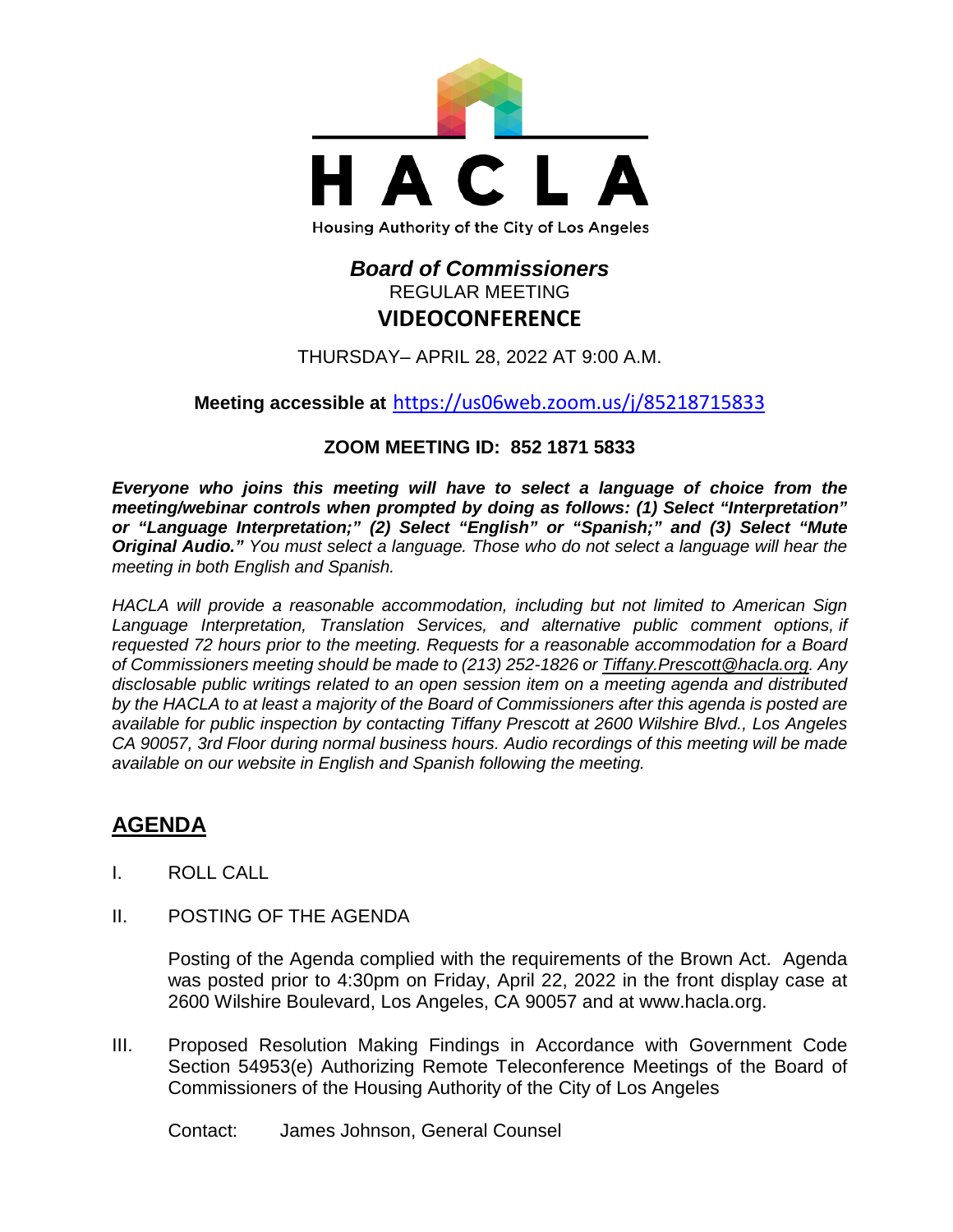#### IV. SPECIAL ORDER OF BUSINESS

1. Recognition of Jeanette Bernard, Elfor Oliver, and John Nosco as Employees of the Month

#### V. PUBLIC COMMENT INSTRUCTIONS

#### **\****Please note special Videoconference Public Comment Instructions*

MEMBERS OF THE PUBLIC WHO WISH TO SPEAK ON ANY ITEM MAY PROVIDE COMMENTS VERBALLY DURING THE VIDEOCONFERENCE OR IN WRITING VIA EMAIL

- 1. **ORAL PUBLIC COMMENTS** WILL BE ACCEPTED DURING THE VIDEOCONFERENCE MEETING. TO SUBMIT ORAL PUBLIC COMMENT, YOU WILL NEED TO DOWNLOAD THE ZOOM ONLINE MEETING PLATFORM AVAILABLE AT WWW.ZOOM.COM OR CONNECT TO THE MEETING IN-BROWSER.
- If using a web browser, make sure you are using a current, up-to-date browser: Chrome 30+, Firefox 27+, Microsoft Edge 12+, Safari 7+. Certain functionality may be disabled in older browsers including Internet Explorer.
- OR, if using a smart phone, download the ZOOM application onto your phone from the Apple Store of Google Play Store and enter the meeting ID.
- Zoom requests that you enter a first and last name, which will be visible online and will be used to notify you that it is your turn to speak.
- When the Board Chair calls for the item on which you wish to speak, click on "Raise Hand" (or dial \*9 if using your phone for audio). Speakers will be notified shortly before they are called to speak by the Board Secretary. Mute all other audio before speaking, as using multiple devices can cause audio feedback.
- When called upon, unmute yourself using the screen controls (or dial \*6 if using your phone for audio). Please limit your remarks to two minutes. After the comment has been given, the microphone for the speaker's Zoom profile will be muted.
- Any person that does not adhere to the Public Comment Instructions provided herein will be dismissed from the meeting. The purpose of public comment is to allow the public to address the Board and the Board is interested in hearing from members of the public, stakeholders, and interested parties. However, speakers are asked to exercise courtesy and consider the rights of other speakers by adhering to the Special Teleconference Public Comment Instructions and if possible, refrain from unnecessary interruptions or repetition in their comments.
- We ask that you only connect to the meeting using the App or In-Browser due to interpretation and language setting limitations.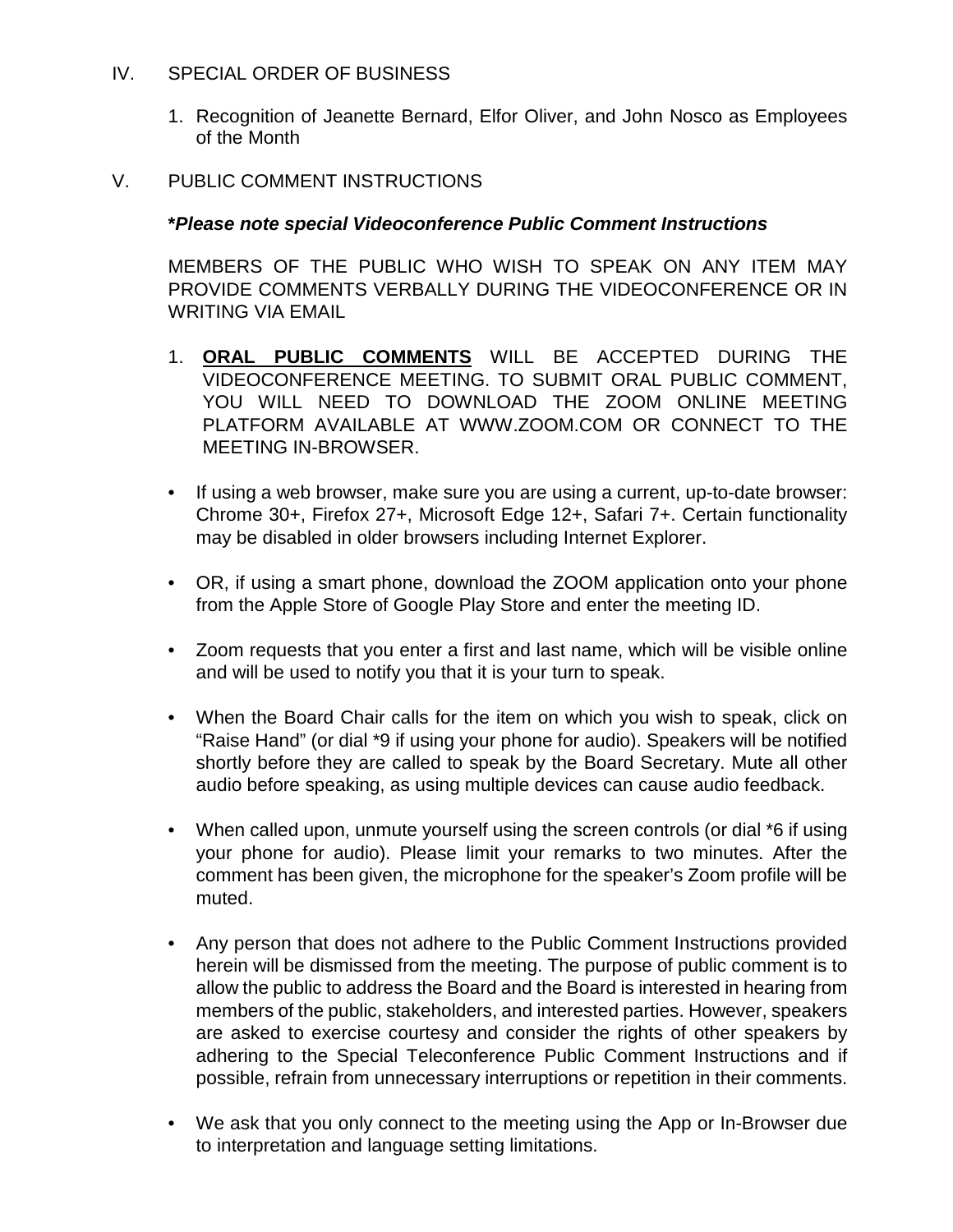## **ZOOM MEETING ID: 852 1871 5833**

2. **WRITTEN PUBLIC COMMENTS** MAY BE SUBMITTED TO THE BOARD SECRETARY BY EMAIL AT TIFFANY.PRESCOTT@HACLA.ORG. Although it is preferred for written comments to be submitted by Wednesday, April 27, 2022 at 12:00 P.M., we will accept written comments up to and during the meeting. Please make sure your email includes name, agenda item number, and address/organization for who you represent. We also ask that all comments be limited to 500 words or less. The secretary will provide all written comments to the Board for review and read each public comment into the record at the time the item is considered.

- VI. PRESIDENT AND CEO ADMINISTRATIVE REPORT
	- 1. Monthly Oral Report
- VII. BOARD BUSINESS ITEMS
	- A. Items for Discussion
		- 1. Proposed Resolution Authorizing the President and CEO, or their Designee, to Negotiate and Enter Into Loans and Related Documents with the City of Los Angeles for the Acquisition, Permanent Financing, or Refinancing of the Following Four Real Property Assets Limited to the Following Amounts: Up to \$4,525,000 for the Real Property Asset at 5050 W. Pico Boulevard, Los Angeles, California 90019, Up to \$2,725,000 for the Real Property Asset at 740 S. Alvarado Street, Los Angeles, California 90057, Up to \$4,625,000 for the Real Property Asset at 1044 N. Soto Street, Los Angeles, California 90033, and Up to \$3,125,000 for the Real Property Asset at 10150 Hillhaven Avenue, Los Angeles, California 91042; and to Undertake Various Actions in Connection Therewith

Contact: Geoffrey Moen, Director of Development

2. Proposed Resolution Authorizing the Housing Authority of the City of Los Angeles to Declare its Official Intent (The Inducement) to Issue, Solely as Conduit Bond Issuer, One or More Series of Revenue Bonds of the Authority in an Aggregate Principal Amount Not to Exceed \$49,800,000 to Finance and Refinance All or a Portion of the Cost of the Redevelopment, Rehabilitation, Construction, and Equipping of Jordan Downs Phase S4, and to Undertake Various Actions in Connection Therewith

Contact: John Castanon, Capital & Debt Officer

3. Watts Rising Collaborative, Choice Neighborhood Grant, and Transformative Climate Communities (TCC) Grant Update for Fiscal Year 2020-2021

Contact: Jenny Scanlin, Chief Strategic Development Officer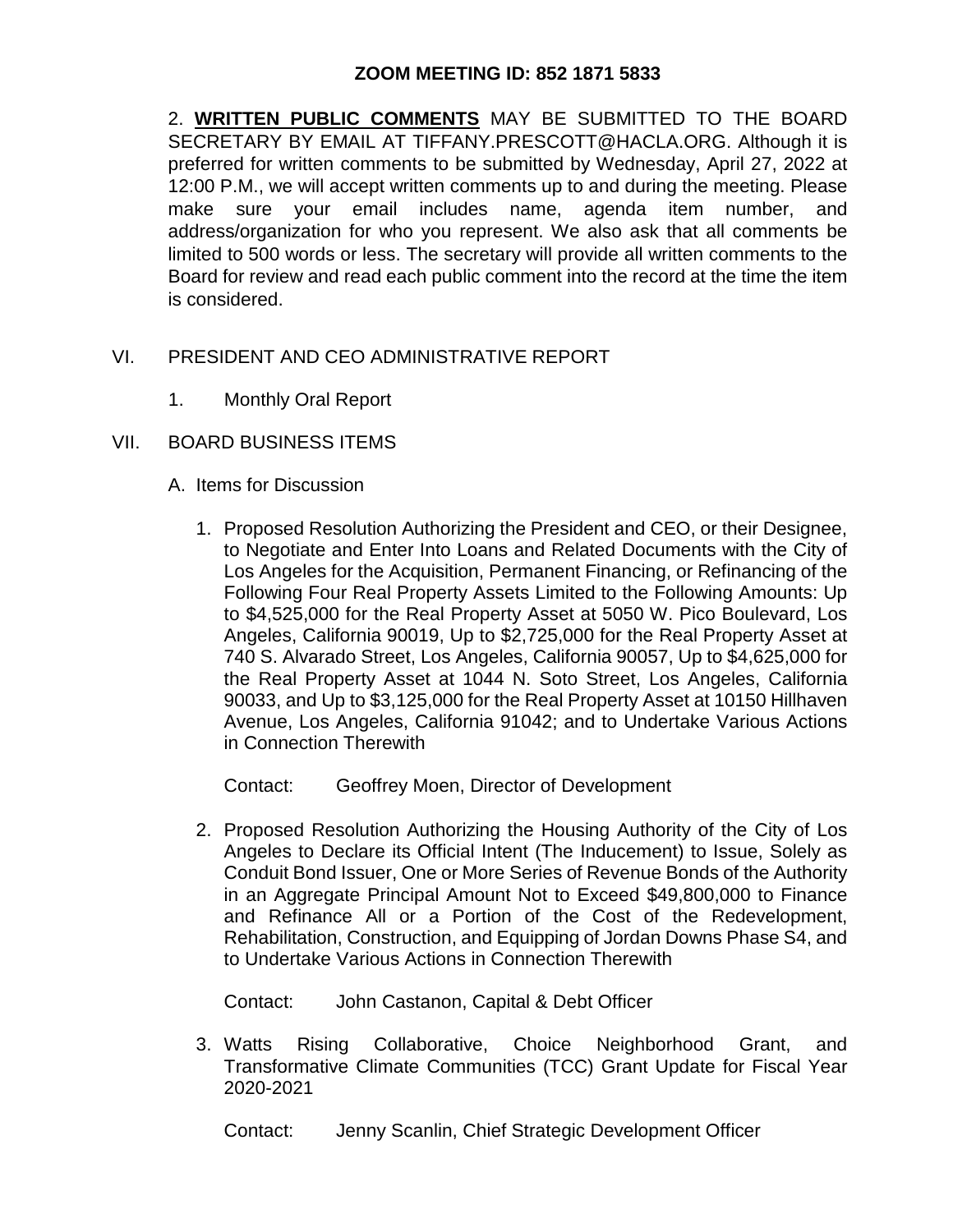## B. Consent Items

Routine business items are assigned to the consent agenda. These items will be approved by the Board in one motion. A Commissioner may request any consent agenda item be removed, discussed or acted upon separately. Items removed from the consent agenda for separate action will be considered in the "Excluded Consent Items" section below.

1. Proposed Resolution Approving the Housing Authority's Policy on Telework and Authorizing the Development and Implementation of Procedures in Furtherance of Said Policy

Contact: Annie Markarian, Director of Employee Relations

- 2. Proposed Resolution Authorizing the President and CEO, or Designee, to Execute a One-Year Contract with Four One-Year Options to Renew, with Vets Securing America, for Community-Based Security Guard Services at the Housing Authority's Jordan Downs Public Housing Property Pursuant to RFP HA-2022-16-NF, for a Total Amount Not-to-Exceed \$2,166,095
- Contact: Geoffrey Moen, Director of Development
- 3. Proposed Resolution Authorizing the President and CEO, or Designee, to Execute a One-Year Contract with Four One-Year Options to Renew, with Nan McKay and Associates, Inc., to Provide Rental Assistance and Other Training Services Pursuant to RFP HA-2022-22, for a Total Contract Amount Not to Exceed \$2,050,500
- Contact: Margarita Lares, Chief Programs Officer
- 4. Jordan Downs Redevelopment Quarterly Progress Report (Q1 2022)

## **Receive and File**

Contact: Geoffrey Moen, Director of Development

5. Rose Hill Courts Redevelopment Quarterly Report (Q1 2022)

#### **Receive and File**

Contact: Geoffrey Moen, Director of Development

6. Pueblo Del Sol Rehabilitation Quarterly Progress Report (Q1 2022)

#### **Receive and File**

Contact: Geoffrey Moen, Director of Development